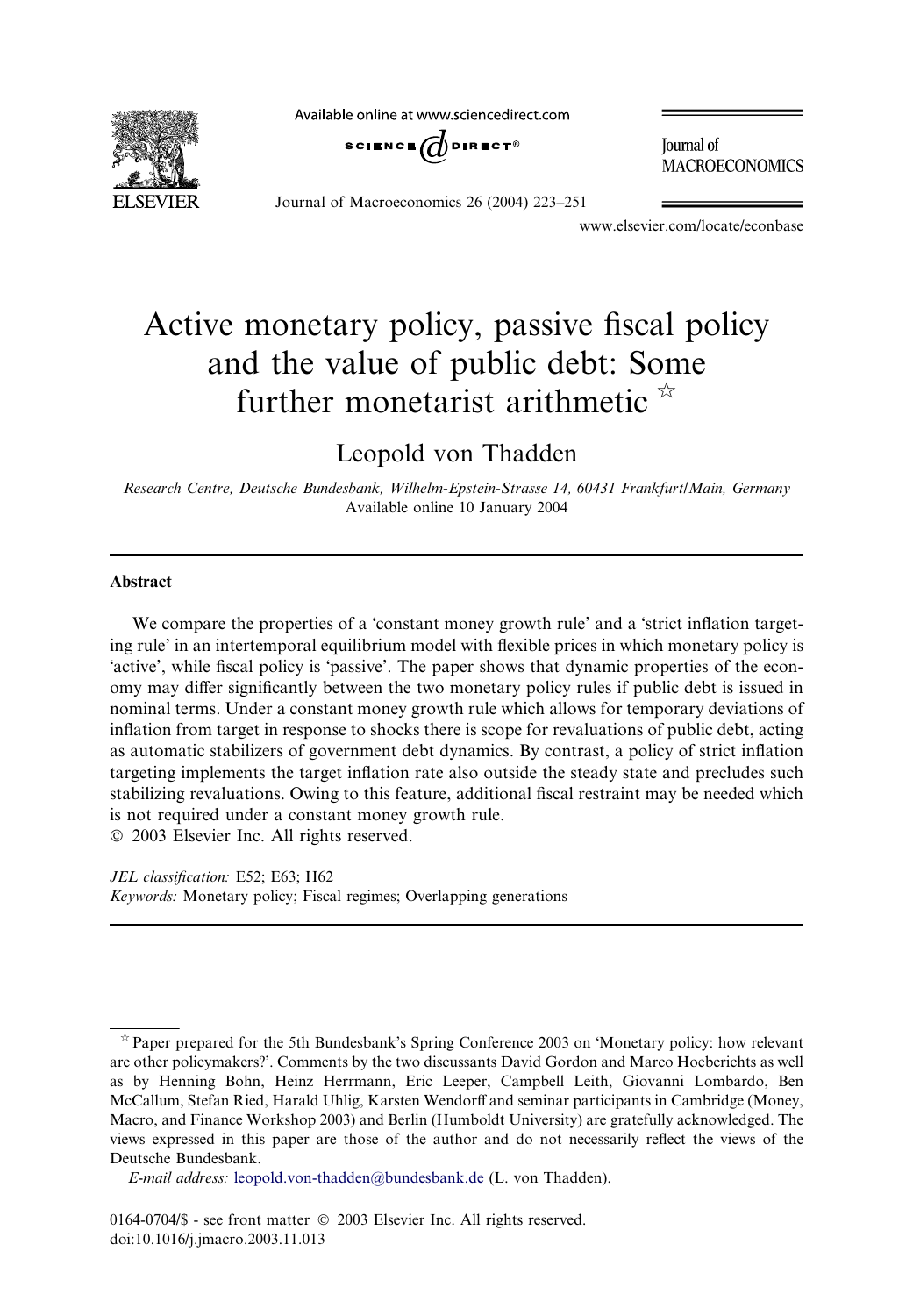### 1. Introduction

As pointed out in the seminal contribution by Sargent and Wallace (1981), monetary policy by itself will not always be in a position to control the evolution of the price level, unless being appropriately supported by the fiscal agent. This insight reflects that in any macroeconomic model the government's budget constraint entails contributions of both monetary and fiscal policy. In terms of the widely used terminology introduced by Leeper (1991), the Sargent–Wallace result says that for the monetary agent to be able to control 'actively' inflation the fiscal agent needs to behave 'passively' in the sense that he accepts the residual role within the government's budget constraint, taking as given the behaviour of the active agent.  $<sup>1</sup>$  But how to</sup> enforce a credible mix of active monetary and passive fiscal policy? This question is of particular importance in the context of the European Monetary Union which is characterized by potential coordination failures and additional incentive problems arising from 'one money, but many fiscal policies' (Uhlig, 2003). Within this context, many economists have argued that it would be desirable to subject the fiscal agent to some kind of a rule which imposes certain limits on the government's borrowing behaviour (Chari and Kehoe, 1998; Sims, 1999). Evidently, the requirements of the Stability and Growth Pact prevailing in the European Monetary Union reflect such concerns.

Woodford (2001) has recently reemphasized, however, that the interaction between monetary and fiscal policy can never be one-way only. Specifically, regarding the effects of monetary policy on fiscal policy, Woodford stresses the effects of monetary policy on the real value of government debt (and the real debt service associated with it) through its effects on the price level, given that public debt is largely issued in nominal terms. Moreover, these fiscal effects of monetary policy can be potentially large, even if the traditionally considered channel, the seigniorage contribution to the government's budget, is negligible.

This paper takes the desirability of a combination of active monetary and passive fiscal policy rules for granted and investigates some of the implications of the revaluation channel of government debt for the design of such rules. The key idea is that because of this channel different monetary policy rules are likely to be associated with different government debt dynamics, restraining thereby the fiscal agent in different ways. To illustrate the potential strength of these differences, we present a small general equilibrium model with strong supply-side features in which the

<sup>&</sup>lt;sup>1</sup> The possibility of price level adjustments which reconcile otherwise inconsistent claims of active monetary and active fiscal policy in the government's intertemporal budget constraint is the subject of the Fiscal Theory of the Price Level' as advanced by Woodford (1994, 1995) and Sims (1994). The equilibrium foundations of the theory are, however, subject to a substantial controversy (Buiter, 2002; McCallum, 2001). For summary treatments of the debate on the Fiscal Theory of the Price Level', see Carlstrom and Fuerst (2000), Christiano and Fitzgerald (2000), Bassetto (2002). In any case, the view associated with the Fiscal Theory of the Price Level' makes the case for fiscal rules even more compelling.